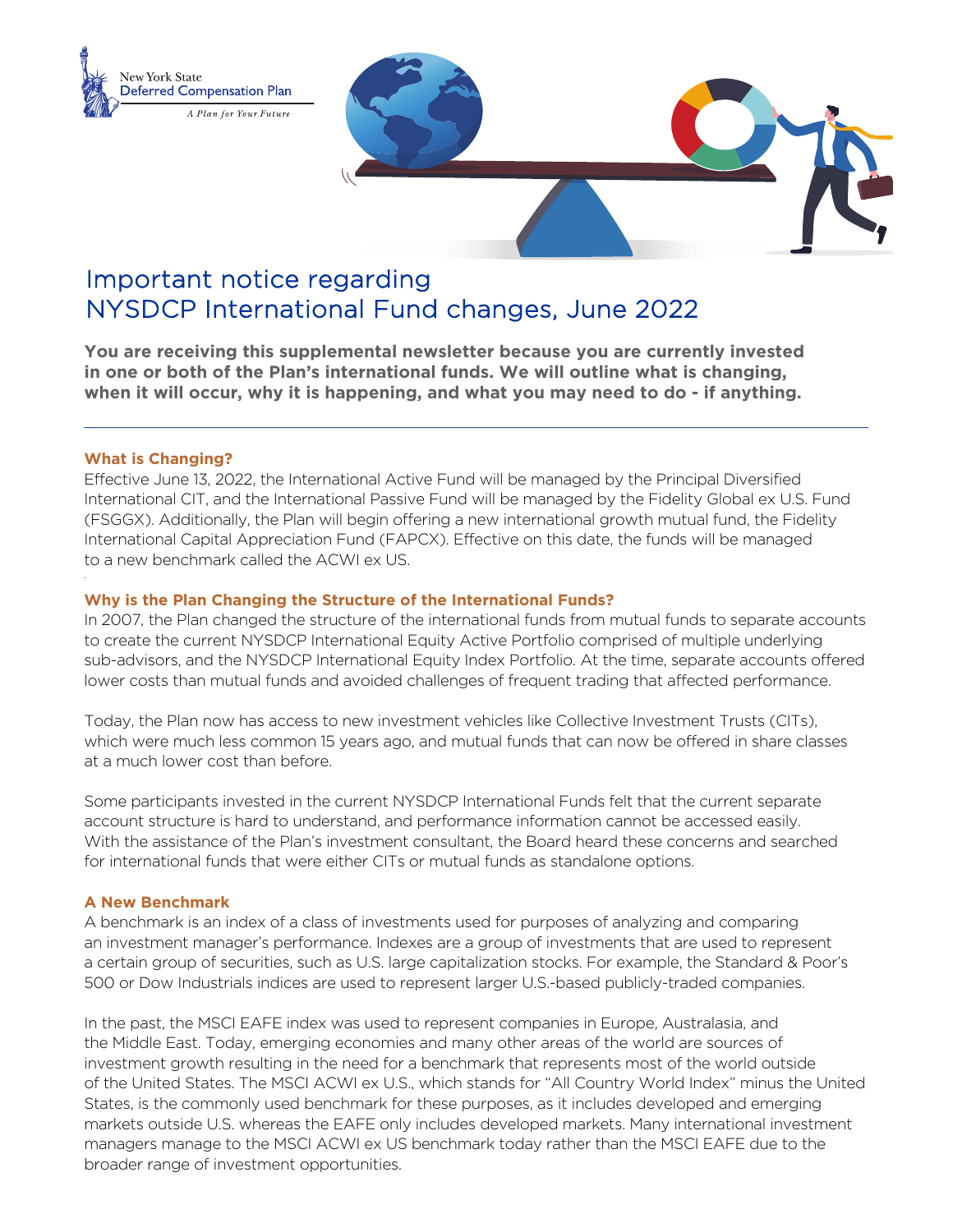### **The New International Investment Options**

As a result of an intensive Request For Proposals (RFP) process, the Board chose 3 new international investment managers. The goal was to select funds with competitive performance, that are easy to understand and with reasonable fees.

As a result, the Plan selected the following International Investment Managers:

- For the International Passive Fund, the Fidelity Global ex U.S. Index Fund (FSGGX) was selected. This is a mutual fund that will manage the NYSDCP International Equity Index Portfolio.
- For the International Active Fund, the Principal Diversified International Fund was selected. This is a CIT that will manage the NYSDCP International Equity Active Portfolio.
- The Fidelity International Capital Appreciation Fund (FAPCX) was selected. This is a mutual fund and a new offering in the Plan. This is an international opportunistic growth option for participants looking for a bias toward growth but with potentially more volatility.

Below is more detailed information on each of these funds.

**Index International Fund - Fidelity Global ex-US Index Fund.** This fund generally invests in securities included in the MSCI ACWI ex U.S. (All Country World Index excluding the United States). To replicate the returns of the MSCI ACWI ex U.S/ index, the fund purchases most of the larger capitalization stocks in the index but also uses statistical sampling techniques for smaller parts of the index based on factors such as capitalization, industry exposure, dividend yield, price/earnings ratio, price/book ratio, earnings growth, country weighting, and the effect of foreign taxes.

**Active Core International Fund** – Principal Diversified International Equity Fund. This fund has been co-managed by Paul Blankenhagen and Juliet Cohn for the past 18 years. They invest in international developed markets and emerging markets, among large, mid and smaller sized companies. They are considered a core manager, investing in value, blend and growth stocks. It is most similar to the current NYSDCP International Active Fund. Currently, the fund invests in 125 to 200 companies across more than 25 countries. Exposure is balanced between growth and value companies with a tilt to high-quality companies. Bottom-up stock selection drives the investment strategy with stock selection being the driver of performance.

**Opportunistic Growth International Fund** – Fidelity International Capital Appreciation Fund (K6 shares). This fund was started in 2008 by Sammy Simnegar, the current portfolio manager. This fund is large cap growth oriented; it holds between 75 to 150 individual stocks; is benchmarked to the MSCI ACWI ex U.S. index; and has a focus on the technology sector and the industrial sector.

## **Transitioning from Current Separate Accounts to the New Investment Options**

In transitioning from the separate account structure to individual investment options, we have to ensure that participants will receive trailing dividends and the monetary benefit of international tax reclaims, which are associated with the separate account structure currently in place. Therefore, we will need to maintain the separate account structure for some time. What is different from what is currently in place is that the Principal Diversified International CIT will be the only manager for the NYSDCP International Active Fund as opposed to the four that are in place currently, and the Fidelity Global ex U.S. Index Fund will be the only manager in the NYSDCP International Passive Fund.

Once the trailing dividends and tax reclaims are received, the result will be that we will offer the Principal Diversified International CIT and the Fidelity Global ex U.S. Index Fund as distinct investment options in the Plan. When this happens, we will close the NYSDCP International Active Fund and map any assets you may have in that fund to the Principal Diversified International CIT. The same thing will happen with the NYSDCP International Passive Fund and any assets you may have in that fund will be transferred directly to the Fidelity Global ex U.S. Index Fund.